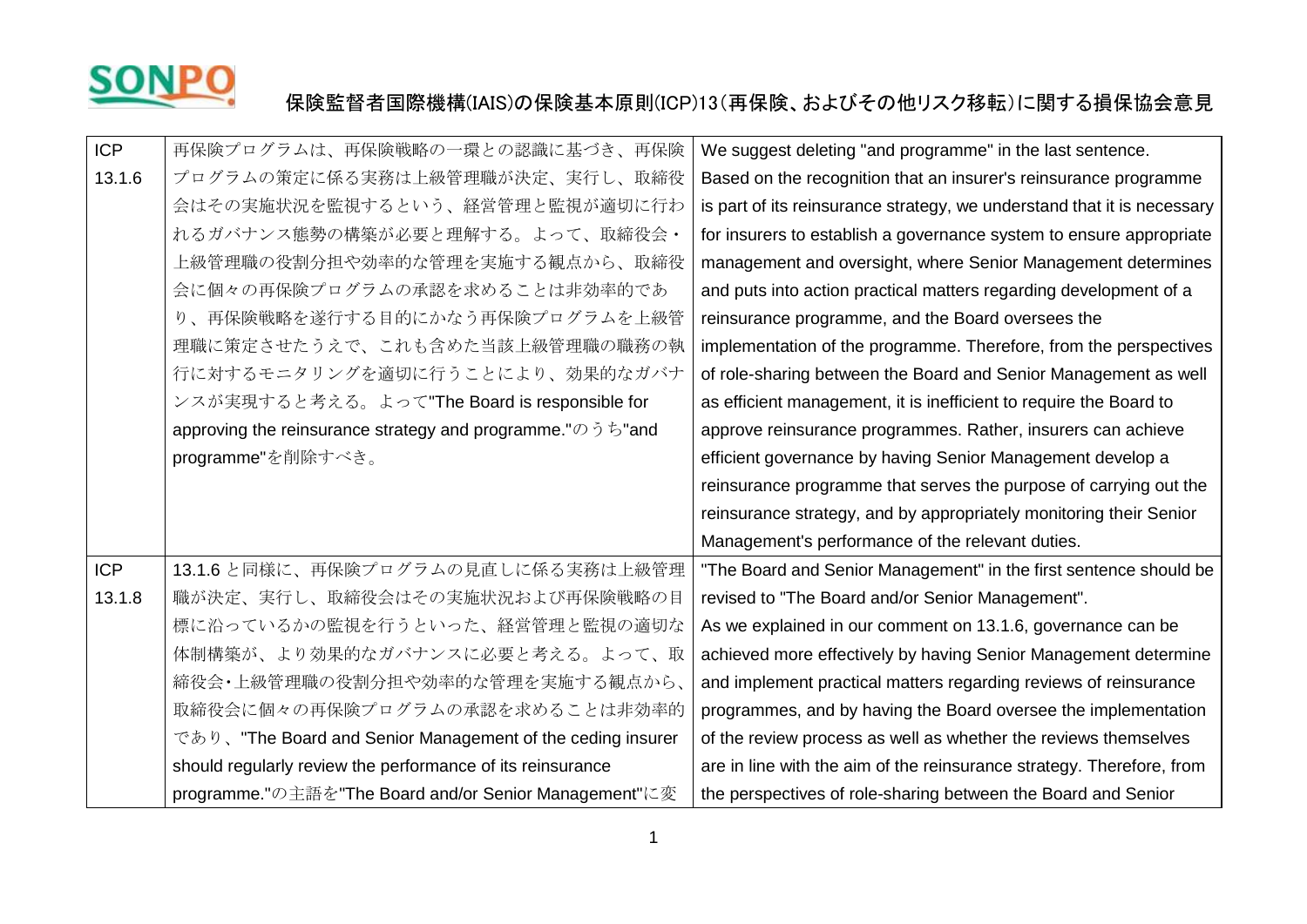

## SONPO 保険監督者国際機構(IAIS)の保険基本原則(ICP)13(再保険、およびその他リスク移転)に関する損保協会意見

|            | 更すべき。                                                                   | Management as well as efficient management, it is inefficient to        |
|------------|-------------------------------------------------------------------------|-------------------------------------------------------------------------|
|            |                                                                         | require the Board to approve reinsurance programmes.                    |
| <b>ICP</b> | feels との表現は恣意性を喚起させるため、"it feels"を"ample                                | Because "feels" in the second sentence could be interpreted             |
| 13.1.9     | grounds exist"と修正すべき。                                                   | arbitrarily, we suggest revising "it feels" to "ample grounds exist".   |
| <b>ICP</b> | 出再者の再保険プログラムの評価要素はその事業目的や再保険戦略                                          | We suggest adding "which need to be reviewed on a case-by-case          |
| 13.1.10    | により、様々であるべきであり、一律に決めるべきではない。よっ                                          | basis" to the first sentence (the current (2011) version contains this  |
|            | て今回削除された"which need to be reviewed on a case-by-case                    | phrase), or revising "including the" to "such as".                      |
|            | basis"の文言を復活させる、もしくは"including the" を"such as"に                         | Because different factors should be assessed as regards a ceding        |
|            | 修文するべき。                                                                 | insurer's reinsurance programme depending on its business goals         |
|            |                                                                         | and reinsurance strategy, these factors should not be set in a          |
|            |                                                                         | uniform manner.                                                         |
| <b>ICP</b> | グループ再保険戦略の構成要素はグループのガバナンス形態、グル                                          | We suggest revising "should require" in the first sentence to "may      |
| 13.1.11    | ープを構成する事業体等によって異なるため、全項目への完璧な対                                          | require".                                                               |
|            | 応を求めるべきではなく、例示とすべきである。よって"The                                           | As issues to be addressed in insurance groups' reinsurance              |
|            | group-wide supervisor of an insurance group should require that" $\geq$ | strategies vary depending on their governance systems, group            |
|            | あるが、" The group-wide supervisor of an insurance group may               | entities, etc., this guidance should not require full implementation of |
|            | require, as necessary, that" とすべき。                                      | the listed matters. Rather, these should be introduced only as          |
|            |                                                                         | examples.                                                               |
| <b>ICP</b> | 出再者の事業目的や再保険戦略により、代替的リスク移転を利用す                                          | We suggest adding "as necessary" to the end of the sentence.            |
| 13.1.12    | るかどうかは異なるため、文末に"as necessary"を追記するなど、                                   | As the use of alternative risk transfer depends on a ceding insurer's   |
|            | 代替リスク移転の手配が必要な場合に行うことを明示すべき。                                            | business goals and reinsurance strategy, this guidance should           |
|            |                                                                         | clarify that alternative risk transfer can be arranged when             |
|            |                                                                         | necessary.                                                              |